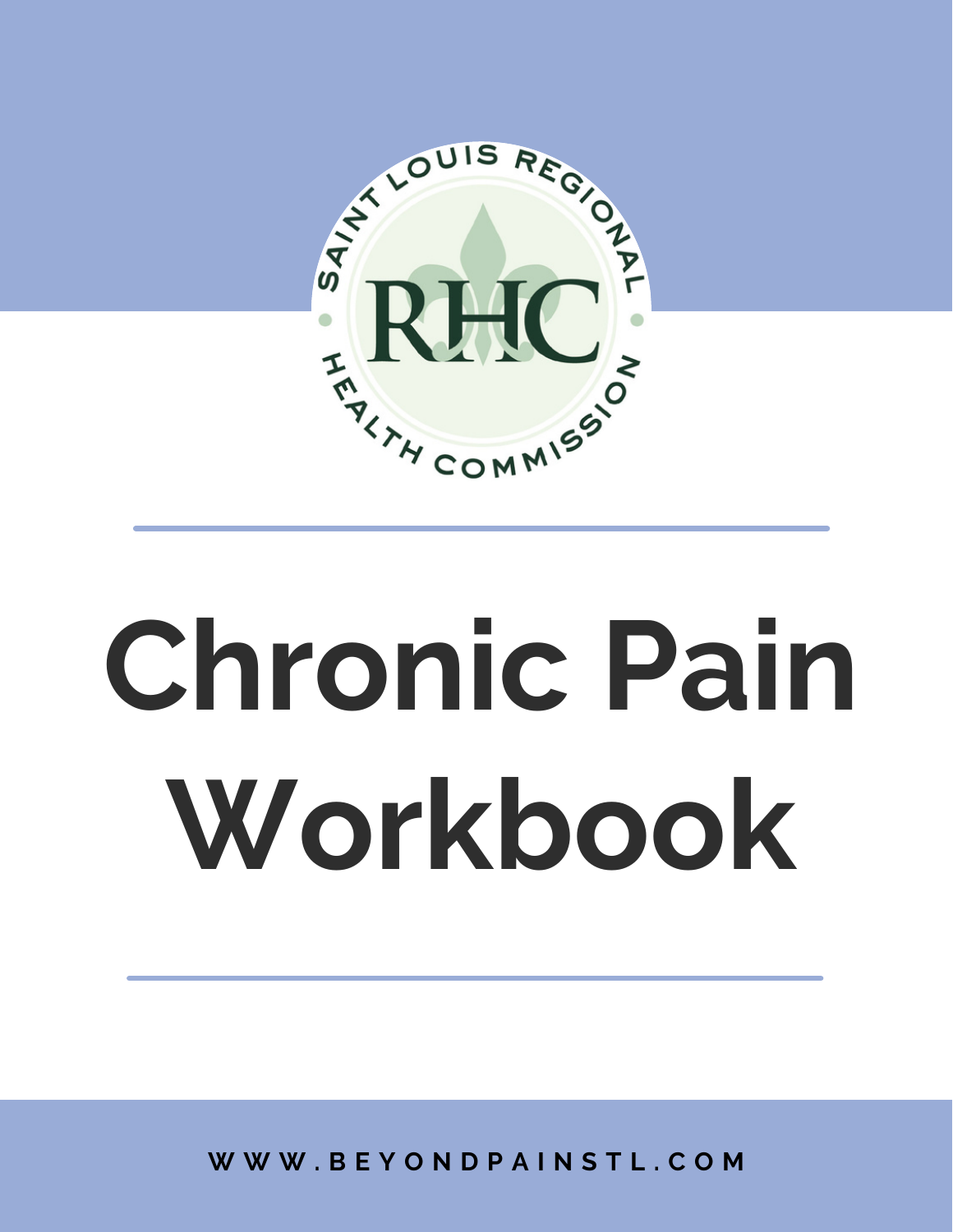#### **Unit 1: The Purpose of this Workbook**

This workbook may have found its way into your life from your doctor, a friend, or even an internet search. Regardless, if you're reading this now, it is likely because you or someone you love is living with chronic pain.

This workbook combines science-based education and reflection opportunities to help individuals with chronic pain understand and manage their condition better.

Before we dive in, let's make a few things clear about this workbook and chronic pain:

- These pages may introduce you to new ideas about how your pain works. They might even challenge previous beliefs. If you approach this workbook with an open mind, you can get a lot out of it.
- To be in pain or always expecting another painful moment is stressful and takes a lot of courage. To continue looking for help, despite frustration or setbacks, requires a lot of strength and a lot of heart. We know that your pain is real and can be difficult to carry.
- This workbook's goal is to help you get more meaning, value, and joy in daily life. It also will give you steps to create a sense of power over your pain.
- This workbook and its tools, like many parts of life, will not be a "quick fix." Change will require small actions every day for weeks. If you give enough time and attention to the practices in this workbook, changes will likely happen.
- A step forward will be accepting your chronic pain and your role as the expert of your own pain. Doctors, physical therapists, and your friends and family are there to help you along the way, but you are the hero in this process of learning how to best live. Considering the amount of bravery you have already shown in dealing with chronic pain, you have it within you to do this rewarding work.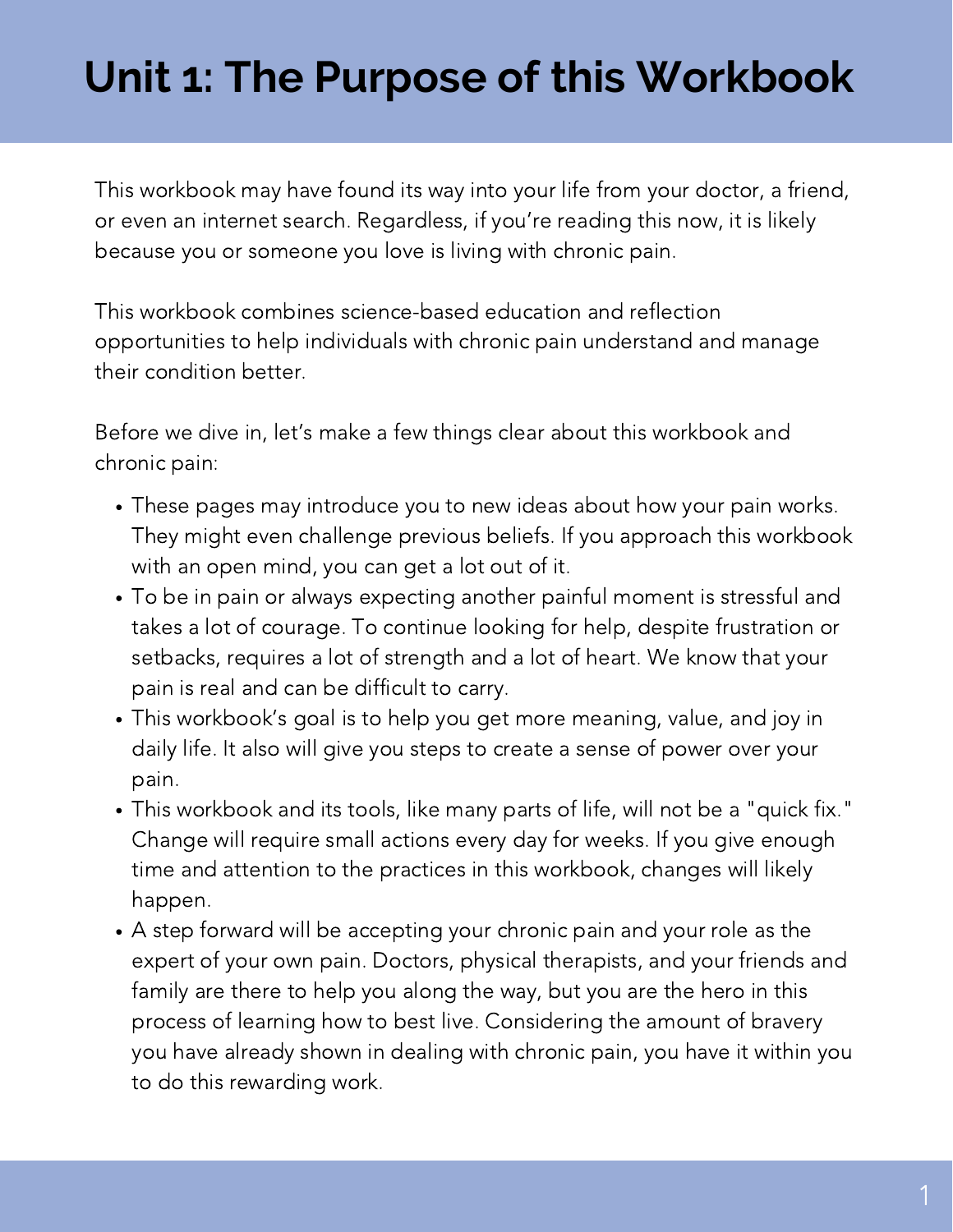# **Activity 1: Using This Workbook**

In this unit, we discuss the goals of this workbook, what you can expect from using it for your chronic pain, and how you can be empowered to live with chronic pain.



With support and education, you can live a meaningful and valuable life with chronic pain.



Why did you pick up this workbook, and what do you hope to get out of it? Write your thoughts below.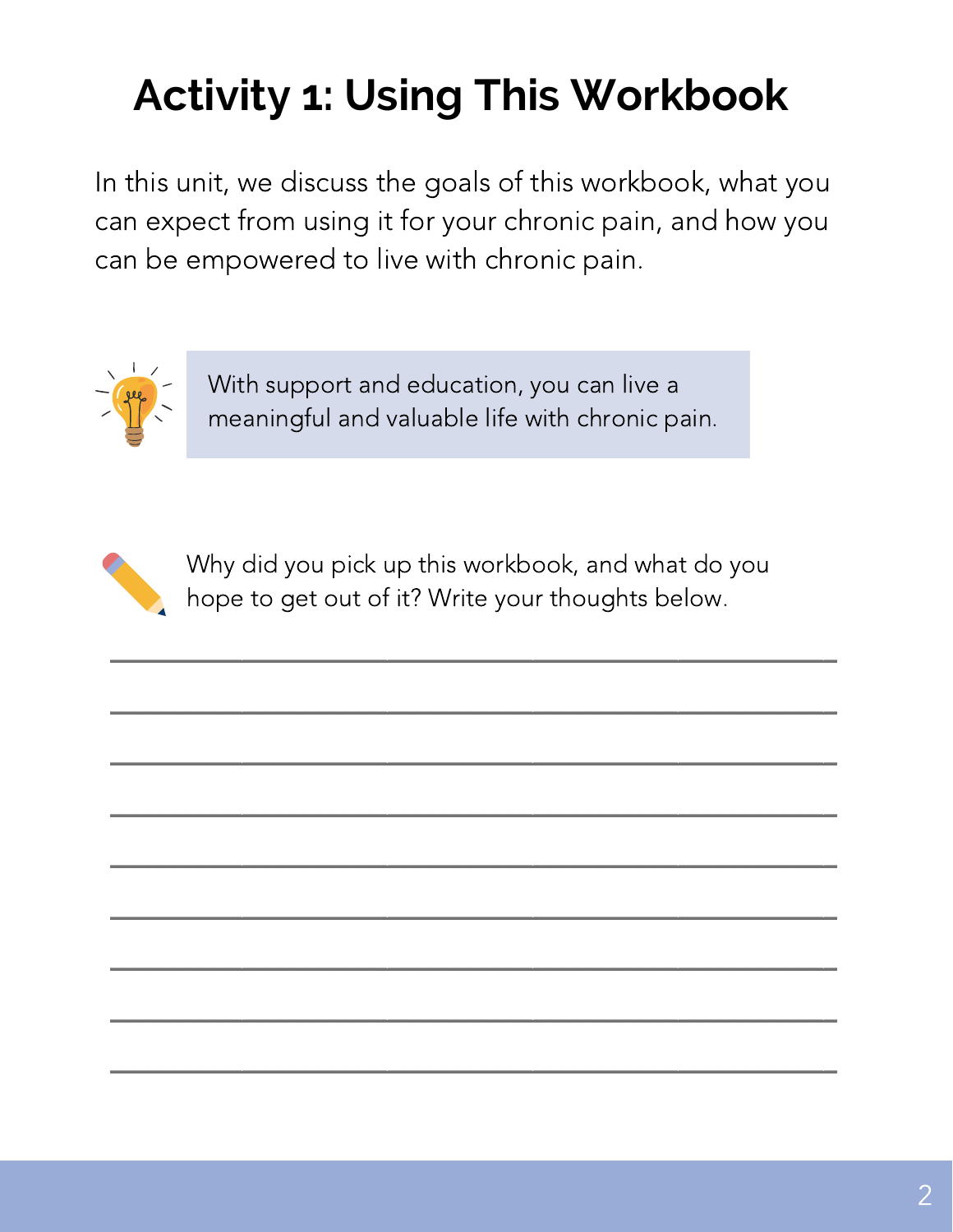#### **Unit 2: Acute vs. Chronic Pain**

When we think about pain and why it exists, it's helpful to understand the differences between acute pain and chronic pain.

What is acute pain?

- Acute pain, which happens suddenly from an injury, can act as a useful warning signal that danger is present. After stopping whatever caused the initial injury, the pain gradually goes away in several days or weeks.
- For example, when you touch a hot stove, acute pain warns you that something harmful is happening.

How do you treat acute pain?

The best treatment for acute pain is usually rest of the injured area to allow for healing and potentially pain medications of different strengths.

What is chronic pain?

- Chronic pain lasts for three or more months and can occur for many reasons: after an injury, from inflammation (swelling), or from a change in how our brain understands messages from the rest of the body.
- When pain becomes chronic, there is no longer a threat, and the alarm may be "stuck in the on-mode" or detecting danger when there is none.
- For example, chronic pain could be pain in your lower back that has lasted for six months.

How do you treat chronic pain?

- The cause of chronic pain is often difficult to find, and figuring out the cause doesn't always change the best way to treat and manage it.
- For chronic pain, movement and activity are important to improve function. Short-term pain medications do not necessarily lessen chronic pain and may even make chronic pain worse.
- We cannot wait for the pain to lessen before returning to normal activities in our lives. Chronic pain might change over time, but waiting for it to go away is usually not a possible long-term solution.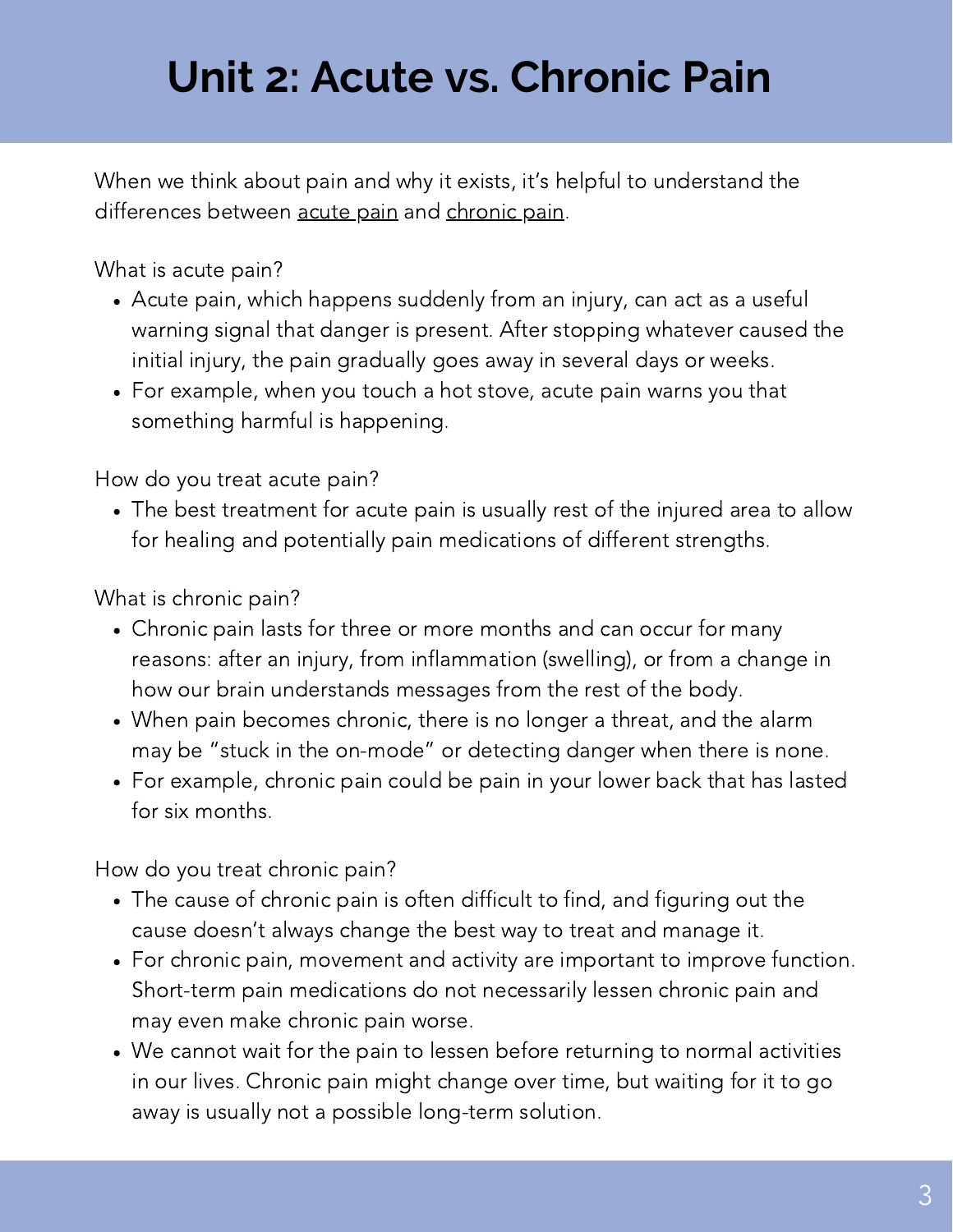# **Activity 2: Recalling Your Unique Pain Story**

In this unit, we discussed the differences between acute and chronic pain. Just as every person is unique, so is your story.



Acute pain and chronic pain are very different, so the best ways to treat them are also different.



Reflect below on when you began to feel your pain. What was going on when it began?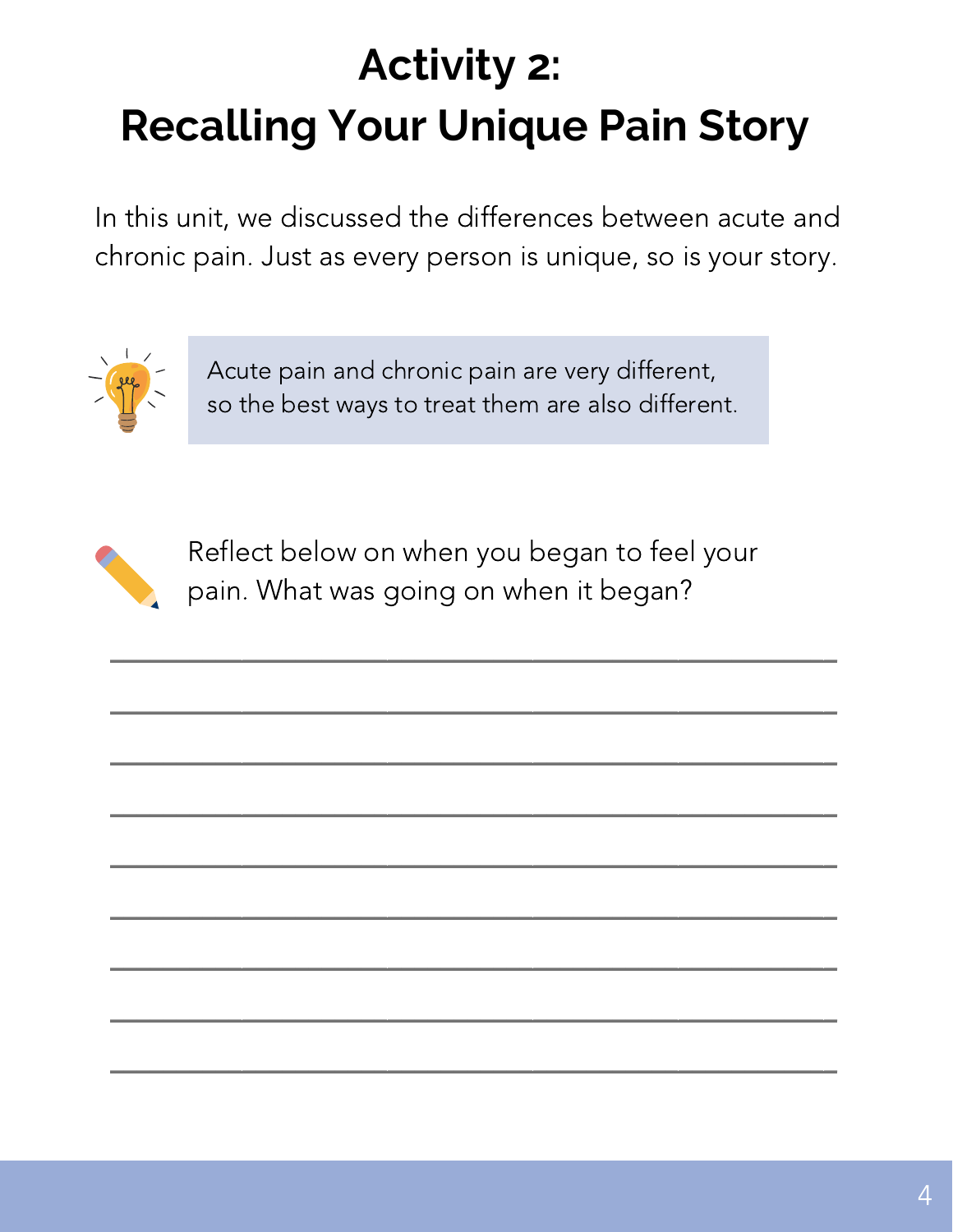#### **Unit 3: Myths & Truths about Chronic Pain**

Because our understanding of pain is an ongoing science and is very complicated, this workbook cannot address all aspects of pain. However, here we present three of the most common myths about chronic pain. Many doctors and patients may mistakenly believe in these myths, but they are untrue and can get in the way of managing your chronic pain.



Myth 1: Ongoing pain indicates that there is ongoing damage or injury to the body.

Fact: Ongoing pain does not necessarily mean that tissue damage or other harm is still happening in your body. In fact, many research studies have compared individuals with and without pain and then looked at their imaging (like X-rays or MRI's from clinical visits). Scientists found that there were many individuals with tissue "damage" or bone "abnormalities" who had no pain. They also found many patients with obvious pain who had nothing technically "wrong" or "abnormal" with their muscles or bones.<sup>i</sup> These studies showed scientists that just because someone has damage to a tissue or bone does not mean they will have pain, and just because someone has ongoing pain does not mean they will have a broken bone or damaged body part.

Myth 2: If a doctor can't find something wrong with your body from lab testing or imaging, then your pain isn't real or it's "all in your head."



Fact: Although the study of pain is advancing every day, many aspects of pain remain a mystery. Additionally, the experience of pain is affected by many things, as you can see in the picture on the next page. Just because an image or lab test doesn't give an exact reason for pain does not mean that your pain is any less "real" or deeply challenging.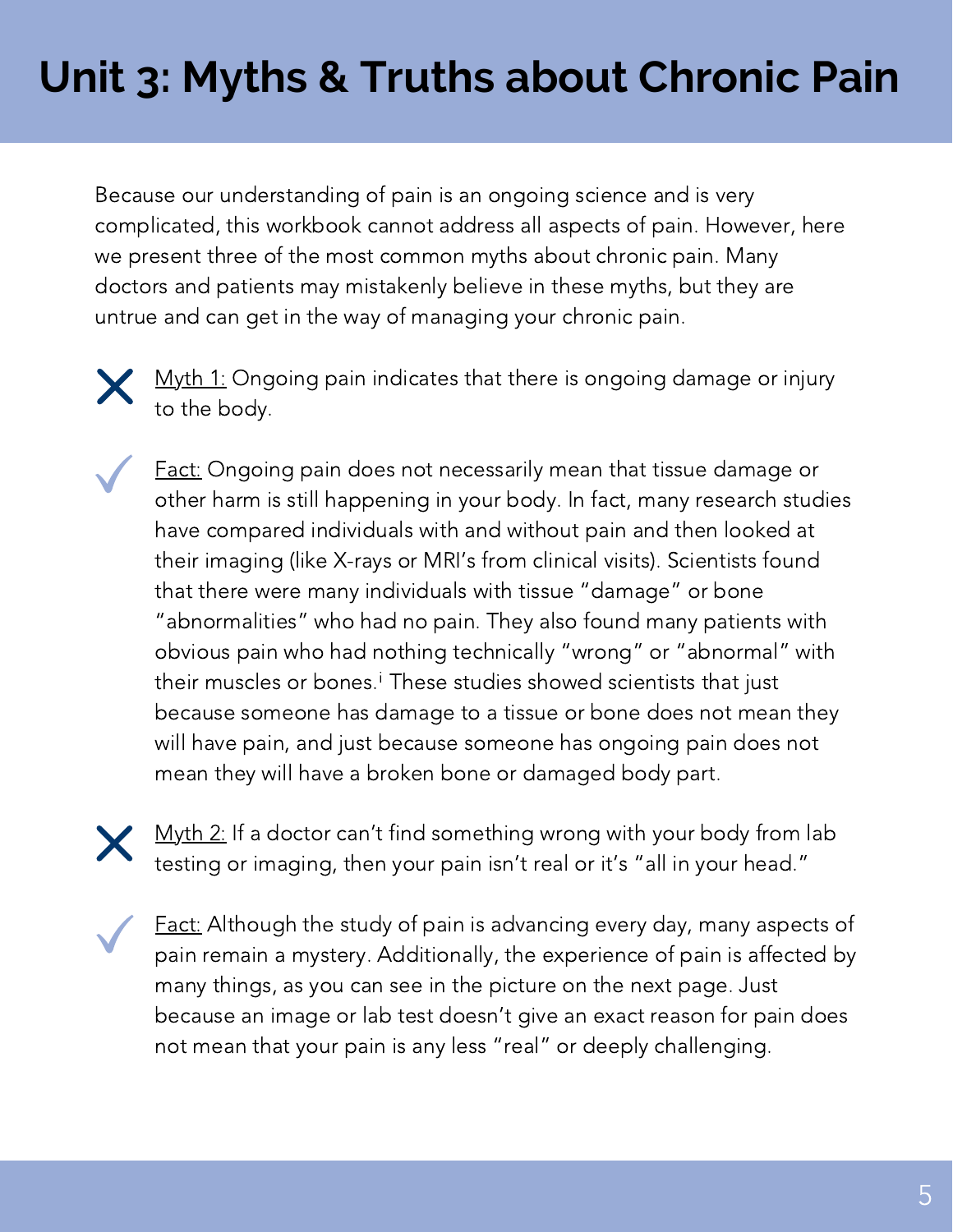Myth 3: The only way to manage chronic pain is with pain medications, surgery, and injections.

Fact: Medications, surgery, or injections may play a role in the treatment of your chronic pain. However, the most effective treatments for chronic pain include concepts in this workbook like education, behavior change, and reflection on your beliefs around your pain. In fact, many studies have found interventions like these to be as helpful as medication with far fewer side effects or risks. Also, these interventions can improve how medications work on your pain when done together in treatment. <sup>ii</sup>

Below is a diagram of factors that can affect your pain experience.

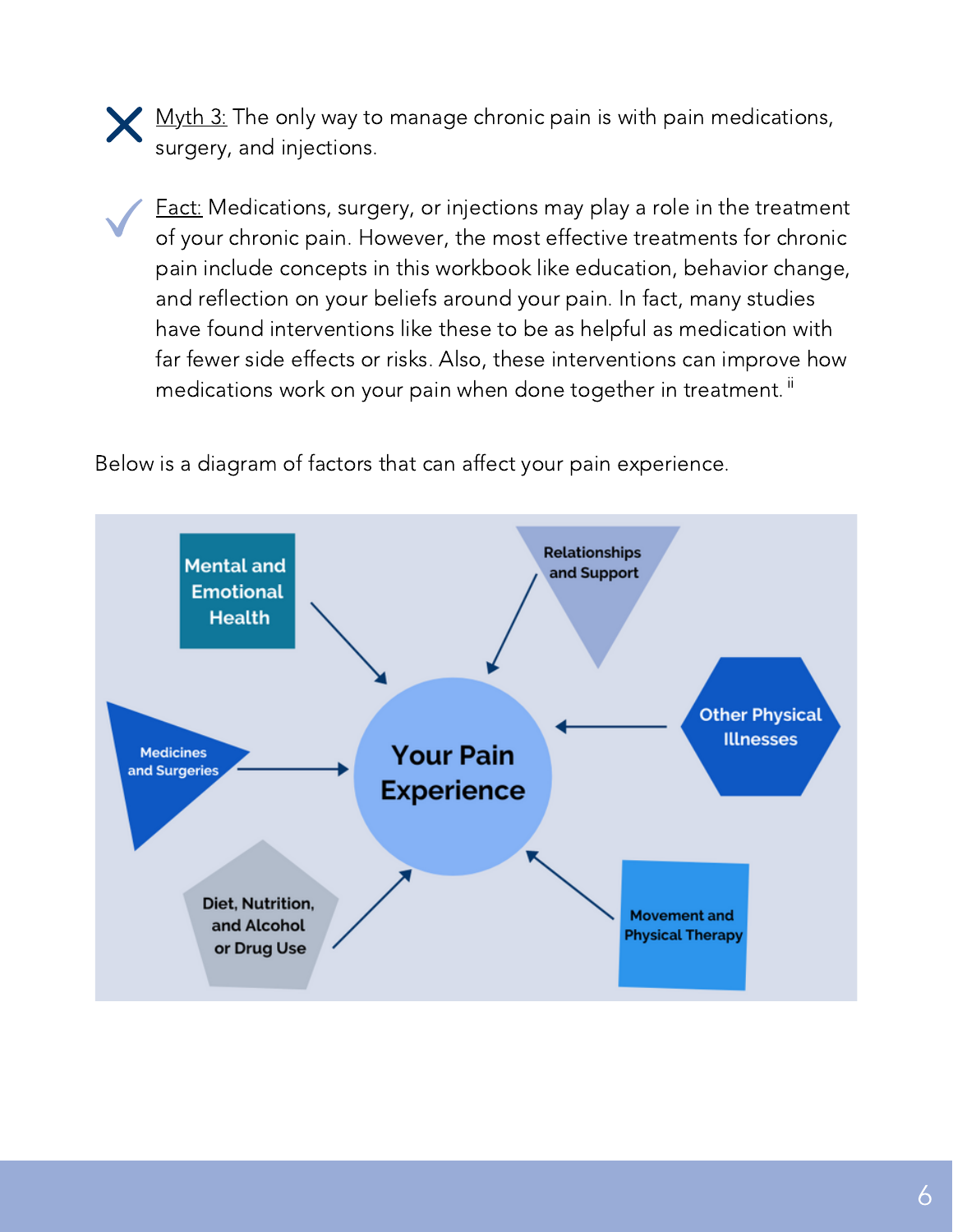# **Activity 3: Myths and Truths**

In this unit, we discussed some of the common misunderstandings about chronic pain and its treatment.



Learning from trusted sources about your particular pain will help you get the best treatment possible.



Are any of the myths or facts surprising to you?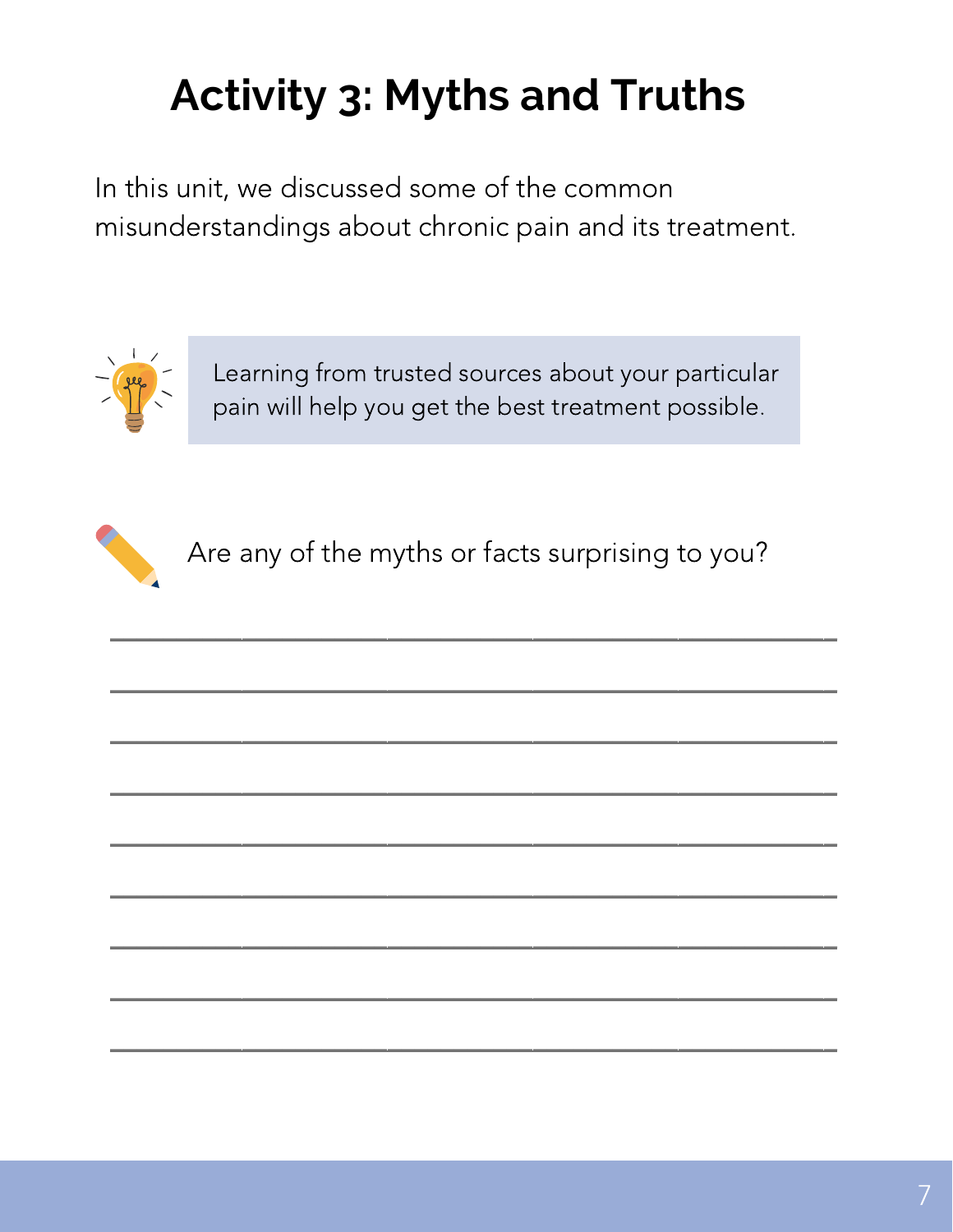### **Unit 4: Knowing Your Pain**

Chronic pain can often seem like an ongoing, never-changing challenge. However, your pain most likely changes throughout the day and weeks, and there is likely a pattern to your pain. If you increase your knowledge about your pain, you can increase behaviors that help your pain and limit activities that cause more pain or stress. Additionally, chronic pain can often bring with it many unwelcome friends, such as chronic tiredness, muscle tension, stress, or bad moods. It's important to pay attention to these symptoms, too.

By being mindful and tracking when your pain is the worst, what it feels like, and what events or feelings seem to trigger your pain, you will be more empowered to act in ways that lessen your pain. Overall, you will have a better understanding of how to best care for yourself.

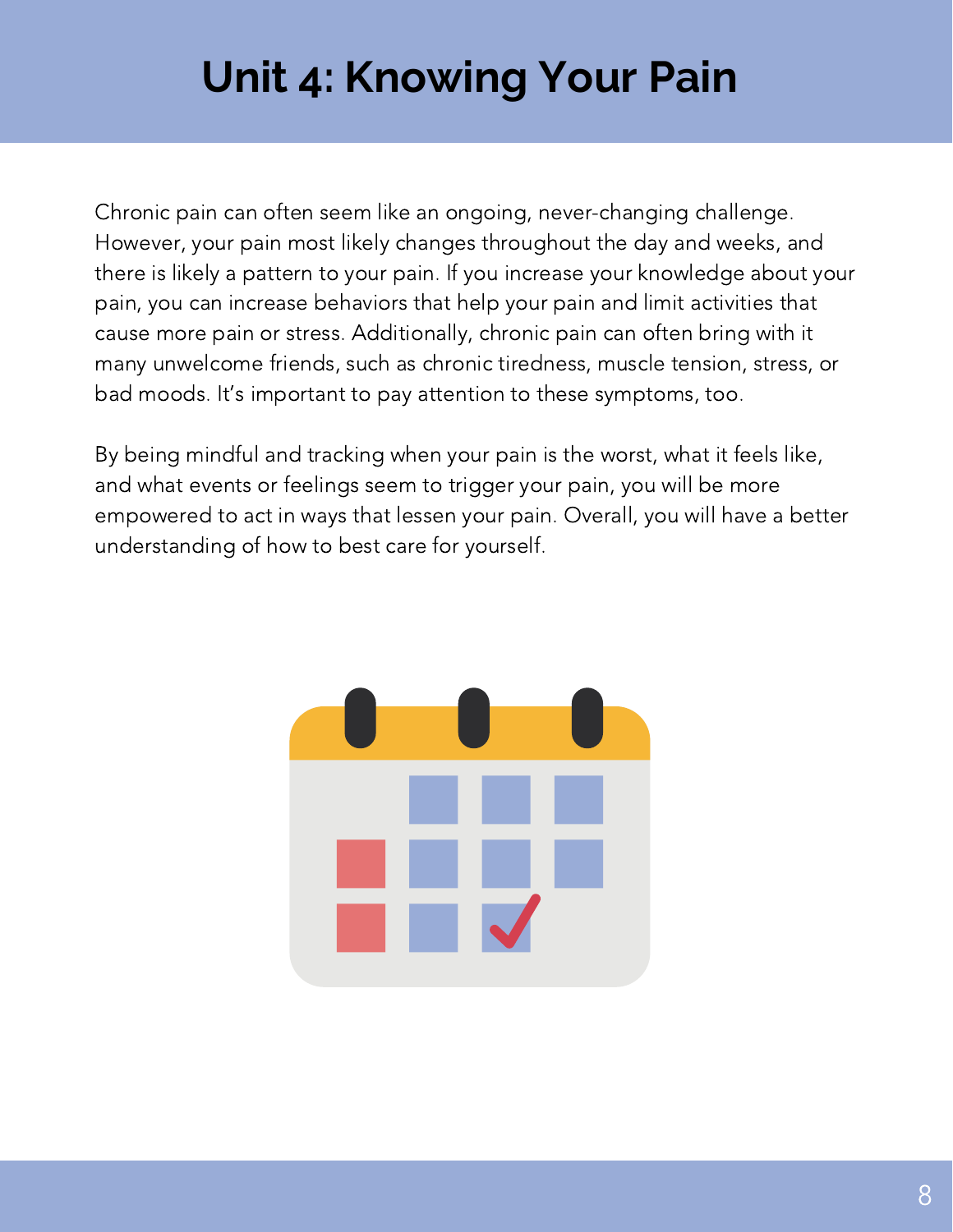### **Activity 4A: Tracking Your Pain**



The more you can understand and learn about your personal pain experience, the better prepared you will be to manage your pain with tools from this workbook.



In the table on the next page, you will be able to track your pain for the next 7 days. Tracking your pain will give you information to look back on and find patterns in your day-to-day life. In the space below, reflect on some patterns you've already noticed related to your pain times of day it flares (gets worse), what helps, and what worsens it.

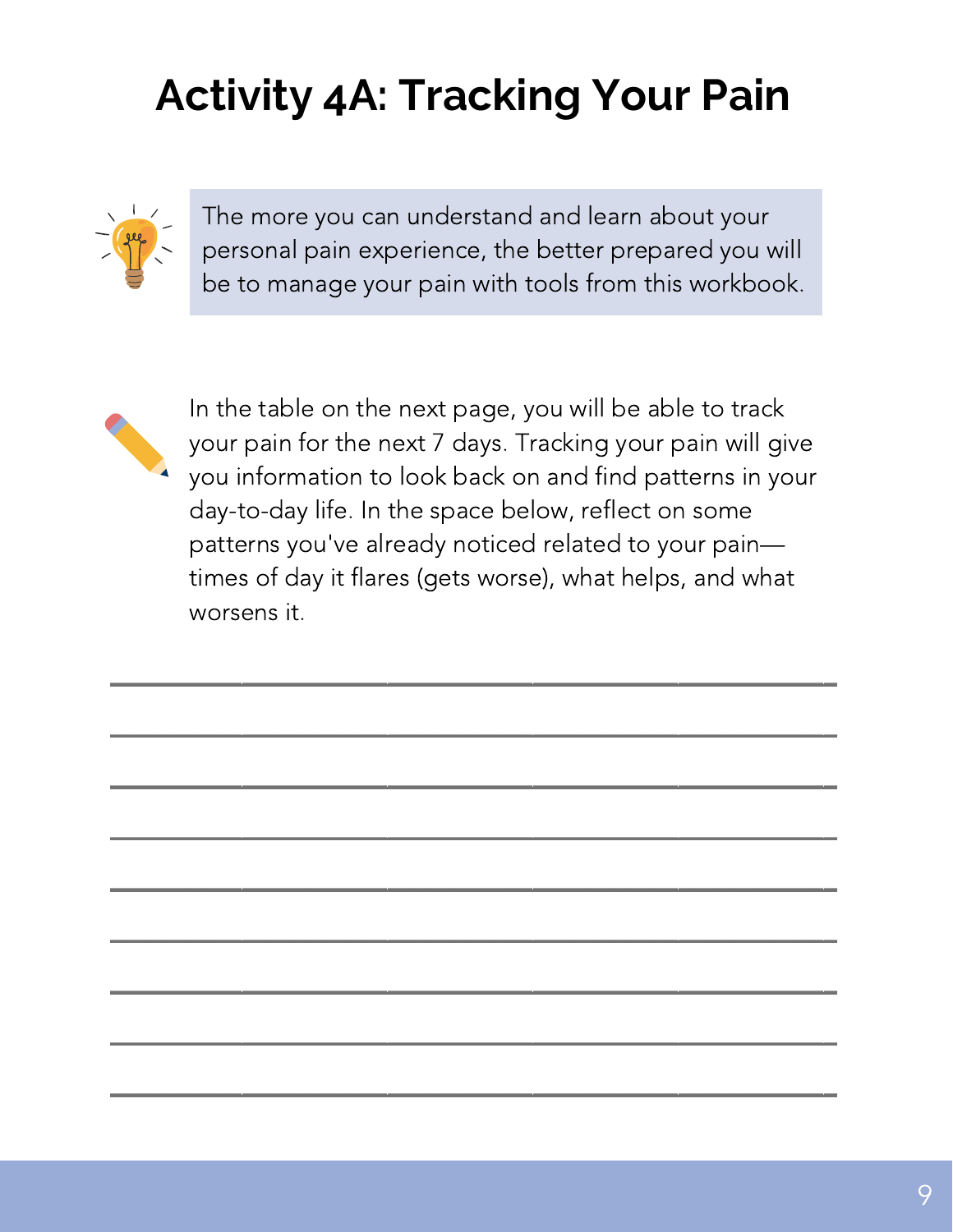| Day of<br>the week | Today, my pain<br>was (circle your<br>response below)<br>than usual.       | <b>Events or</b><br>activities that<br>helped today | <b>Events or</b><br>activities<br>that hurt today |
|--------------------|----------------------------------------------------------------------------|-----------------------------------------------------|---------------------------------------------------|
| Sunday             | much worse<br>a little worse<br>the same<br>a little better<br>much better |                                                     |                                                   |
| Monday             | much worse<br>a little worse<br>the same<br>a little better<br>much better |                                                     |                                                   |
| Tuesday            | much worse<br>a little worse<br>the same<br>a little better<br>much better |                                                     |                                                   |
| Wednesday          | much worse<br>a little worse<br>the same<br>a little better<br>much better |                                                     |                                                   |
| Thursday           | much worse<br>a little worse<br>the same<br>a little better<br>much better |                                                     |                                                   |
| Friday             | much worse<br>a little worse<br>the same<br>a little better<br>much better |                                                     |                                                   |
| Saturday           | much worse<br>a little worse<br>the same<br>a little better<br>much better |                                                     |                                                   |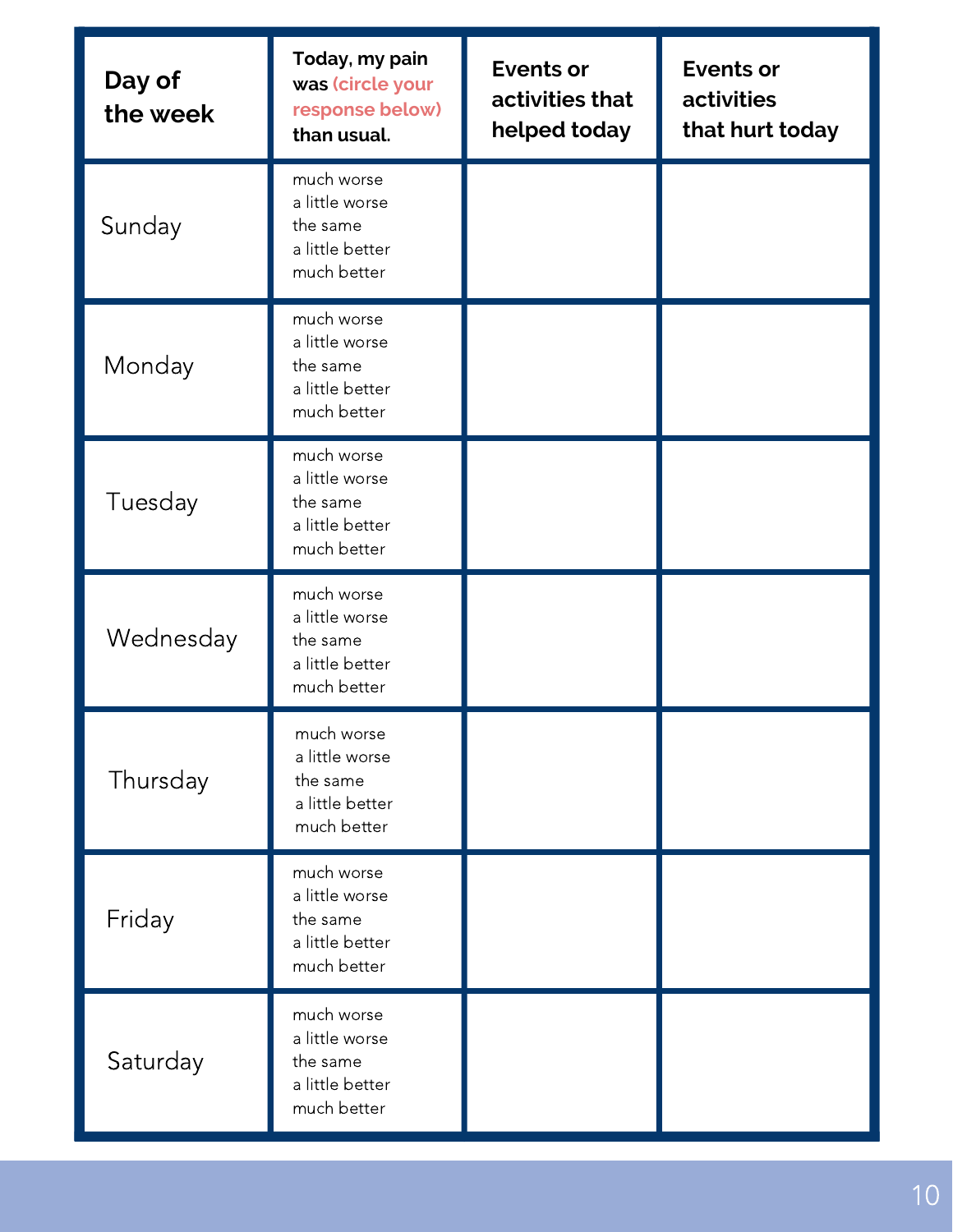

After tracking your pain for a week, look through your chart. Do you see any patterns, especially by time or activity type?

Are there any patterns between your mood and pain level?

Write any other notes or patterns you saw during the past week of tracking.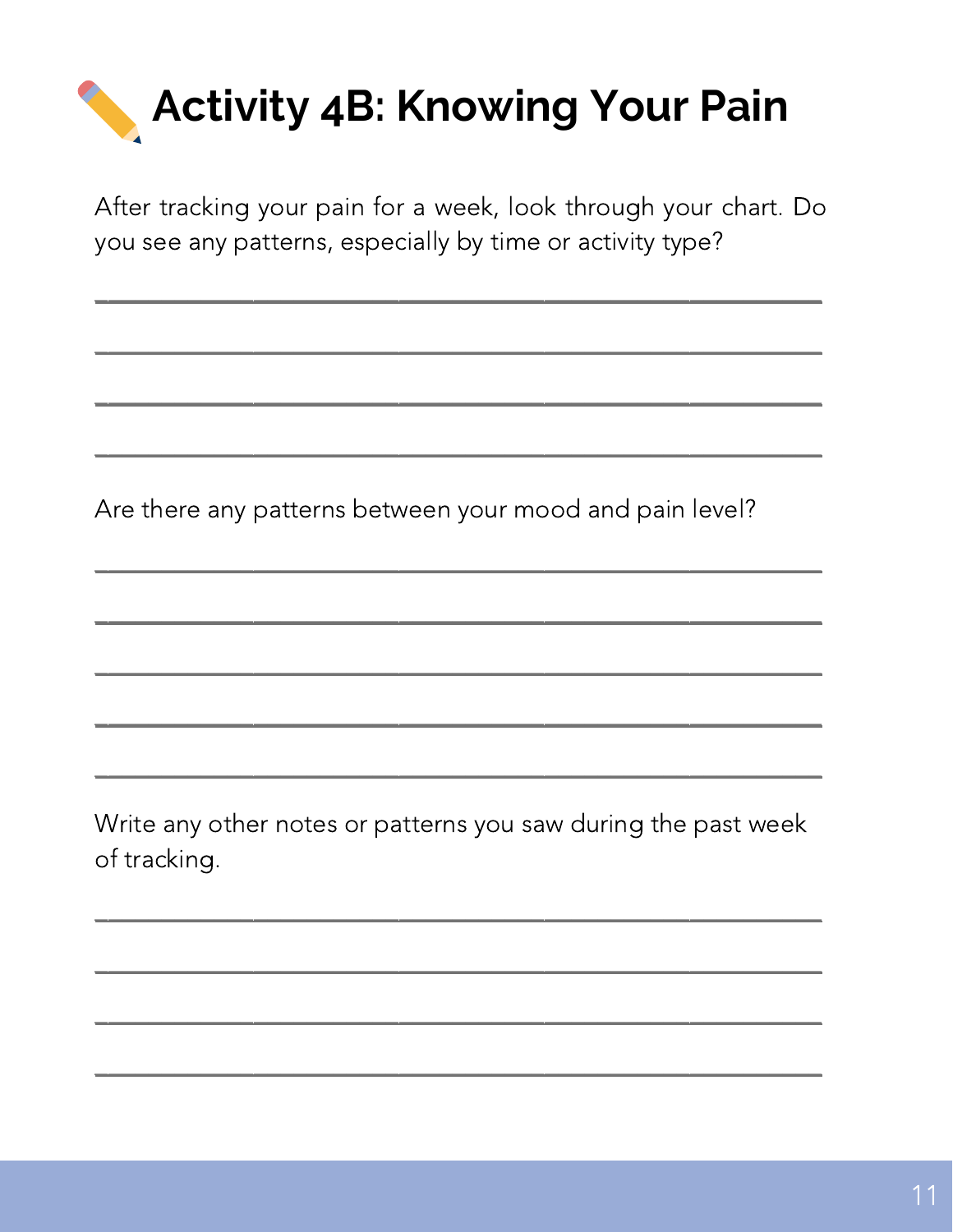#### **Unit 5: Making Routines that Work for You**

For many patients with chronic pain, managing daily tasks can be difficult because pain is tiring and unpredictable. On a "good day" (a day where pain is less present than usual), you may be tempted to do many activities and chores. After this extra busy day, your pain might be worse than normal. You may even become very tired for a few days after. This cycle of high activity followed by exhaustion and worse pain makes planning difficult. It can even make you feel stuck.

Ideally, your daily and weekly life has activities that you enjoy. You also need enough energy to do chores and take care of yourself. For that reason, pacing is an important idea and goal.

Pacing means creating a regular schedule that accounts for your pain, but is not ruled by it. Creating this type of flexible but goal-oriented plan will help you avoid the busy and exhausted cycle that is common for people with chronic pain. Pacing will mean asking yourself to do small, challenging tasks regularly. It also means allowing yourself enough rest and recovery.



After you practice pacing (living by a balanced schedule) for a little while, you might find you are slowly able to do activities that pain had previously interrupted.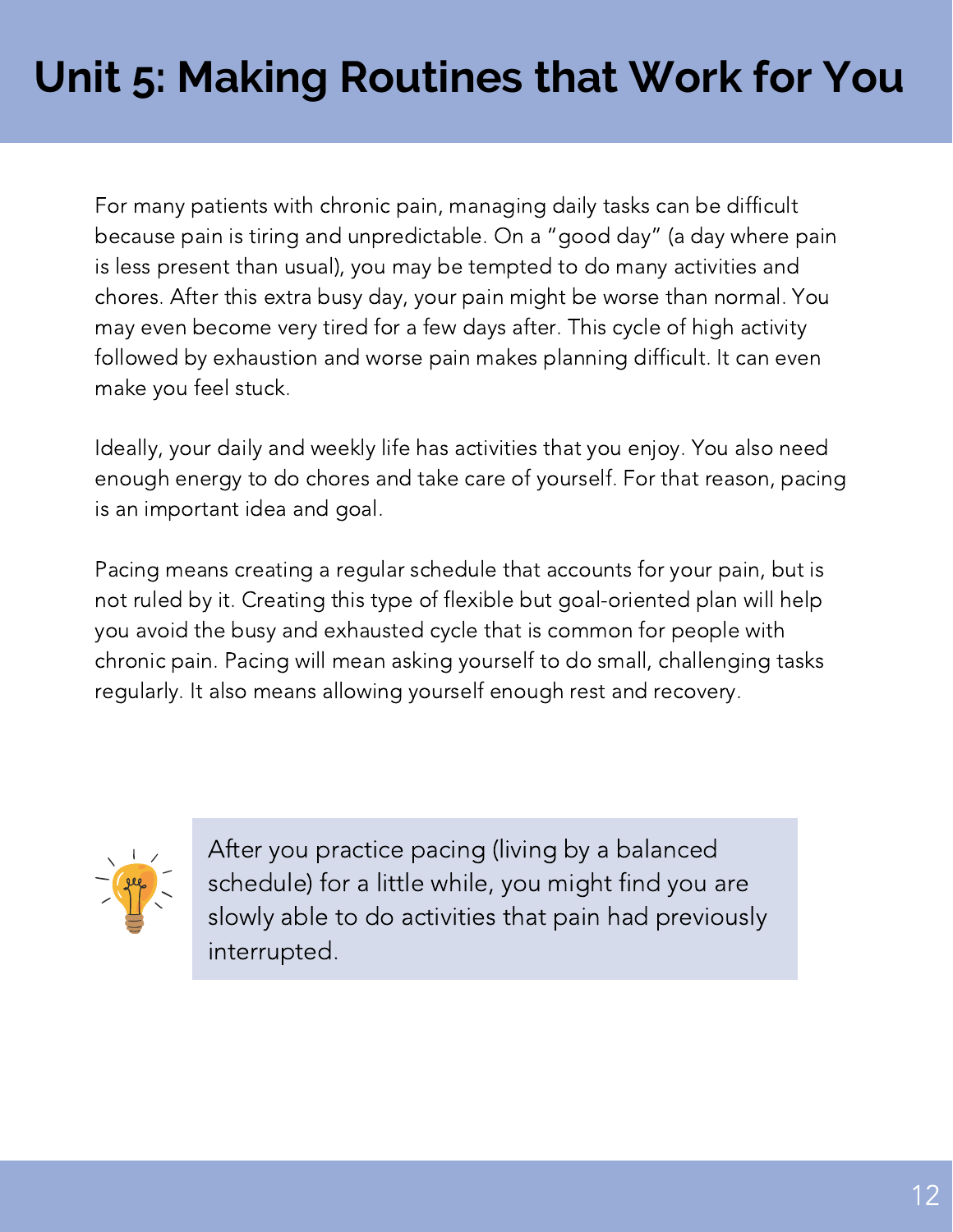### **5 Rules for a Balanced Schedule**



#### Rule 1: set SMART, inspiring goals

While it can be easy to start changes, it can be difficult to keep them going. Following through with goals can be easier when you use the SMART goal method (you will do this on the next page).



#### Rule 2: Start small

Changing daily habits can be challenging for everyone, but even more so for those with chronic pain. One tool to help you increase useful and enjoyable activities is to start with very small, easy habits. Building small changes slowly works!

#### Rule 3: Practice consistency

Even though you may be taking small steps, there will still be discomfort in changing your behavior. Consistency means sticking with your plans, despite the discomfort. As a note, we use the word "discomfort" on purpose, and not "increased pain" or "exhaustion." If the difficulty goes beyond discomfort, your small steps may be too big for right now, and you may need to pace yourself.



#### Rule 4: Overcome setbacks

In almost any form of behavior change, setbacks can happen. In the past, you might have tried to do too many things at once and then quit because of exhaustion. For your SMART goal, we want to plan for when things do NOT go to as planned and how to keep trying. Effort is everything. Doing 80% of something is better than doing none of it!

#### Rule 5: Celebrate your progress

Having a place to track and celebrate your small accomplishments is a great practice. The work you're doing is challenging. Each day that you set out and accomplish your task, you have something to be proud of and to celebrate!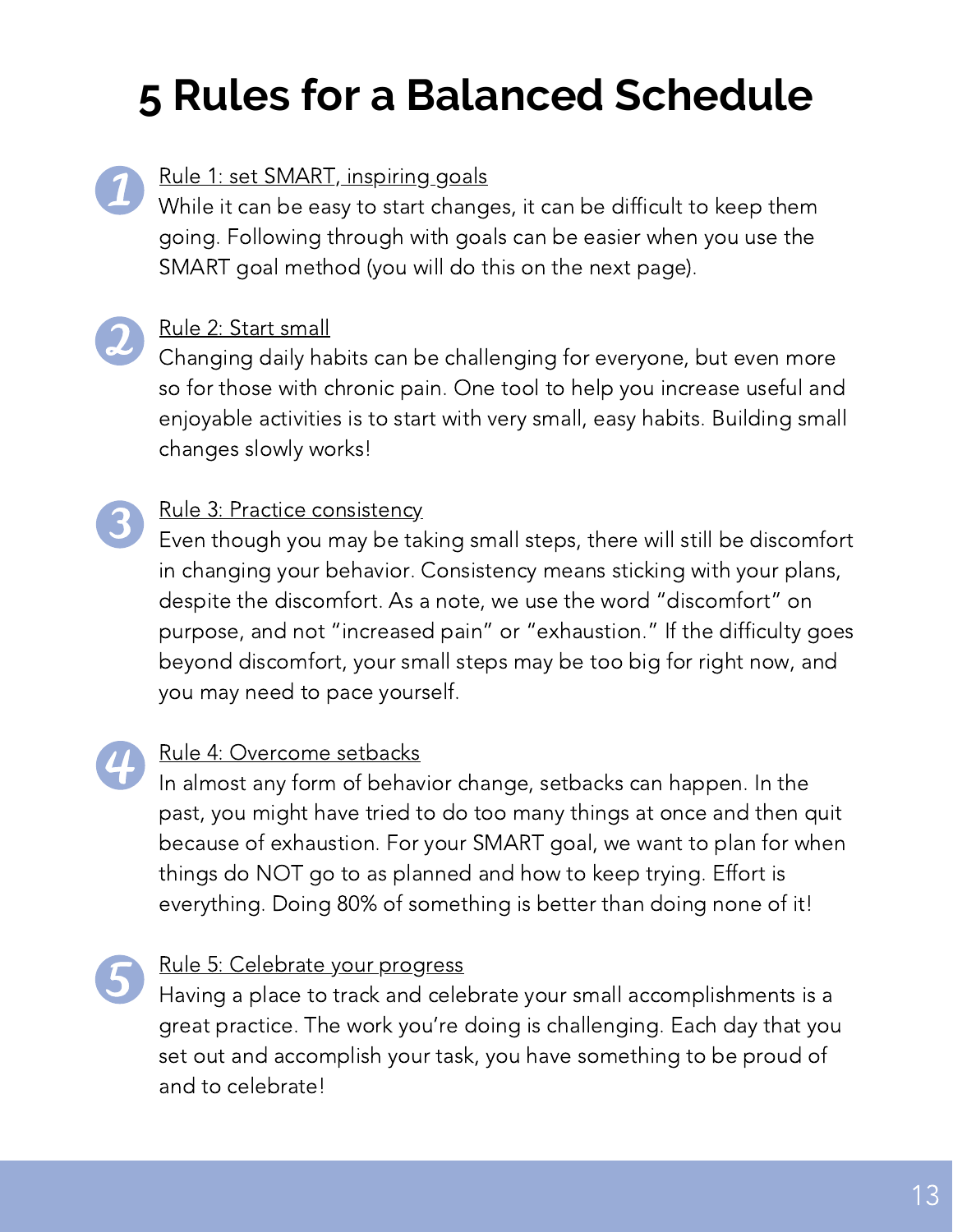# **Activity 5: Setting A SMART Goal**

Specific: What is one activity you'd like to add back into your life?

Measurable: How can you notice change or progress each day?

Attractive: Why do you want to do this? Why does it excite you?  $\mathcal{L}_\text{max}$  and  $\mathcal{L}_\text{max}$  and  $\mathcal{L}_\text{max}$  are the set of the set of the set of the set of the set of the set of the set of the set of the set of the set of the set of the set of the set of the set of the set of th

Realistic: Is this doable in your current life situation?

Time Bound: By when will you accomplish this? How will you know you succeeded?

Obstacles: What might get in the way of doing this? Have you ever tried this before and had it fail? If so, with compassion, reflect on why!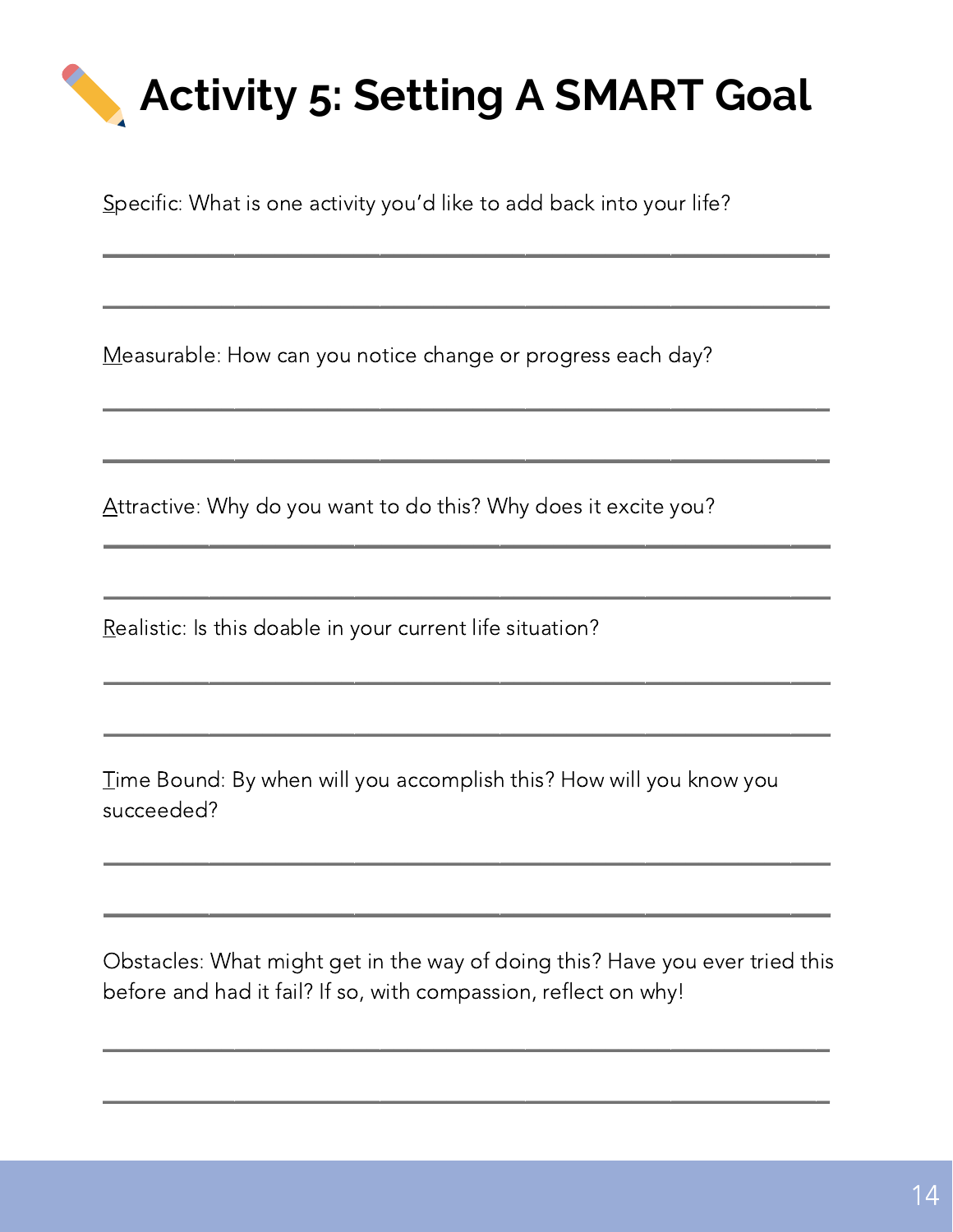#### **Unit 6: The Relaxation Response**

Pacing your activities, taking small steps, and figuring out how to balance tasks with rest is very important to take back control from your pain. To keep this cycle balanced, it can be helpful to learn more about how regular rest can help your chronic pain.

Maybe before reading this workbook, you had heard of the importance of relaxing your body's nervous system to help your chronic pain. Our nervous system has two main responses: the parasympathetic and sympathetic responses. The sympathetic response is our active, "fight-or-flight" response. It is our stress response and includes sweating, a faster heartbeat, and feeling tense. The parasympathetic response is the relaxed, "rest and digest" system. It is the system used when there is no danger and includes deep breathing, a slower heartbeat, and feeling peaceful.

Pain can cause the body to always be stressed, or always be in the "on high alert" mode of the sympathetic response. This can partially explain the symptoms that happen with your chronic pain: muscle tension, tiredness, sleeplessness, or bad moods.

Additionally, the more our brains are threatened or on high alert, the more often we interpret sensations from the body as painful. This connection between stress, pain, and threat detection can be a terrible cycle. It is also the reason behind why people with a history of trauma (i.e. deeply upsetting emotional or physical events or harm) may have worse chronic pain; their brains and bodies have trouble relaxing. Though this is a complicated subject, the good news is that science has tools to help you tap into your resting state and into relaxation.



When you practice relaxation exercises (like the ones on the next two pages) for a few minutes every day, your chronic pain can decrease and the related symptoms can improve as well.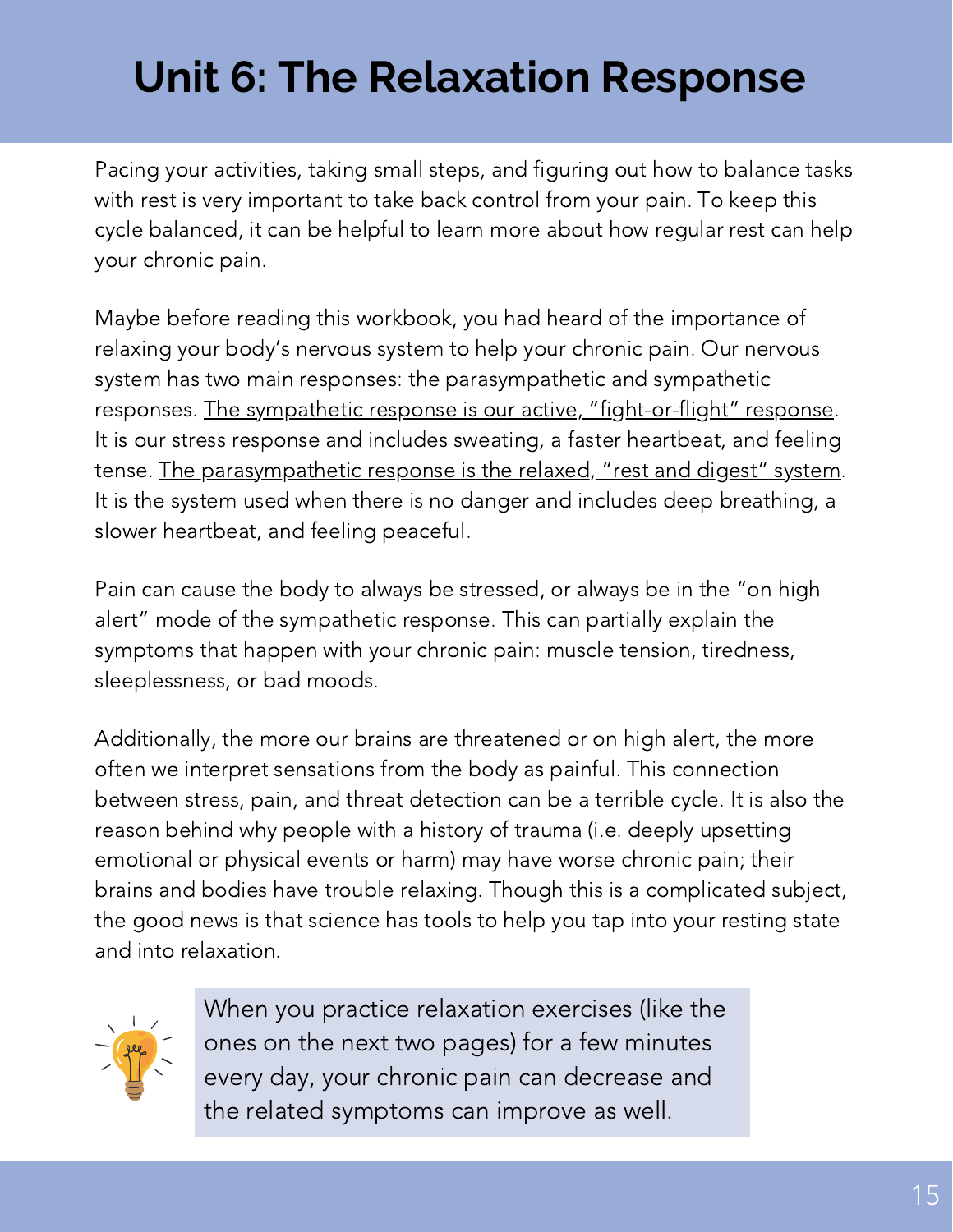# **Activity 6A: The Power of Breathing**

One of the ways you can access your "relaxation response" is by paying attention to your breathing and breathing deeply. When anxious or stressed, our breathing can become shallow, or we might even hold our breath. The exercise below can guide you into deep breaths, which can bring relaxation to your body.

Note: If not done correctly, breathing exercises can cause light-headedness and dizziness in patients, especially those with low blood pressure. If you have any questions, ask your doctor before doing this exercise. Always stand or sit up slowly.

- 1. Find a comfortable and safe place to sit or lie down. Wiggle your feet and arms, and then settle into a comfortable resting position.
	- Notice how your body currently feels.
- 2. Place one hand on your belly and your other hand on your chest.
	- Notice how you are currently breathing, without any judgment. Is it fast or slow? Deep or shallow?
- 3. Slowly, take a deep breath in through your nose.\*
	- Notice how the hand on your belly or chest may rise.
- When it feels right to you, slowly and fully release your breath; try 4. to gently push out all of the air.
- Continue with more slow, deep breaths for one to ten minutes. 5.
	- Notice how you feel after this exercise. Has your energy changed? Do you feel calmer?

\*If you have been diagnosed with COPD or have other breathing concerns, you can also do this exercise by breathing through your mouth.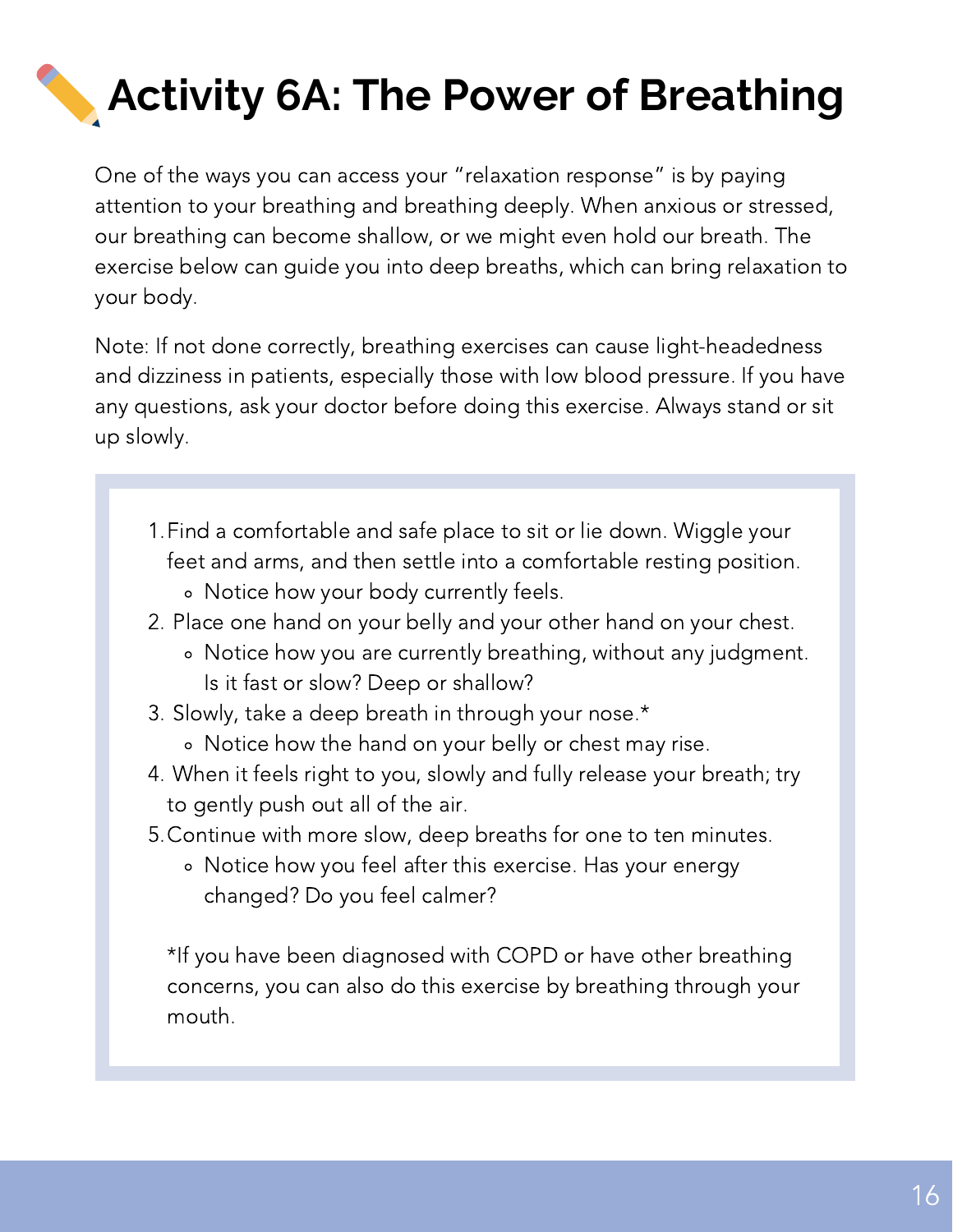**Activity 6B: Muscle Relaxation**

Beyond your chronic pain, you may experience other difficult symptoms, such as tiredness, headaches, difficulty concentrating, sad moods, or muscle tension at places different from where your pain is. The body can tense up in response to stress and pain, almost as if to protect the body from more pain. Though helpful in acute injury, this response can worsen chronic pain and cause stiffness and tension all over. Exercises, like the one below, can help us relax our muscles.

- 1. Find a comfortable and safe place to sit or lie down. Take note of how your body currently feels. Wiggle your feet and arms, and then settle into a comfortable resting position. Take slow, deep breaths.
- 2. Beginning with your toes and feet, squeeze and clench your right foot, and then relax it. As you inhale, squeeze your other foot, and as you exhale, release it.
- Slowly move up your body, squeezing your legs, then your belly, 3. then your right and left arms.
- Continue until you reach your neck and face. Squeeze up your 4. shoulders to your ears, and release. Scrunch up your face, and then release.
- Finally, take a few more calming, deep breaths. Notice how you 5. feel after checking in and relaxing each part of your body.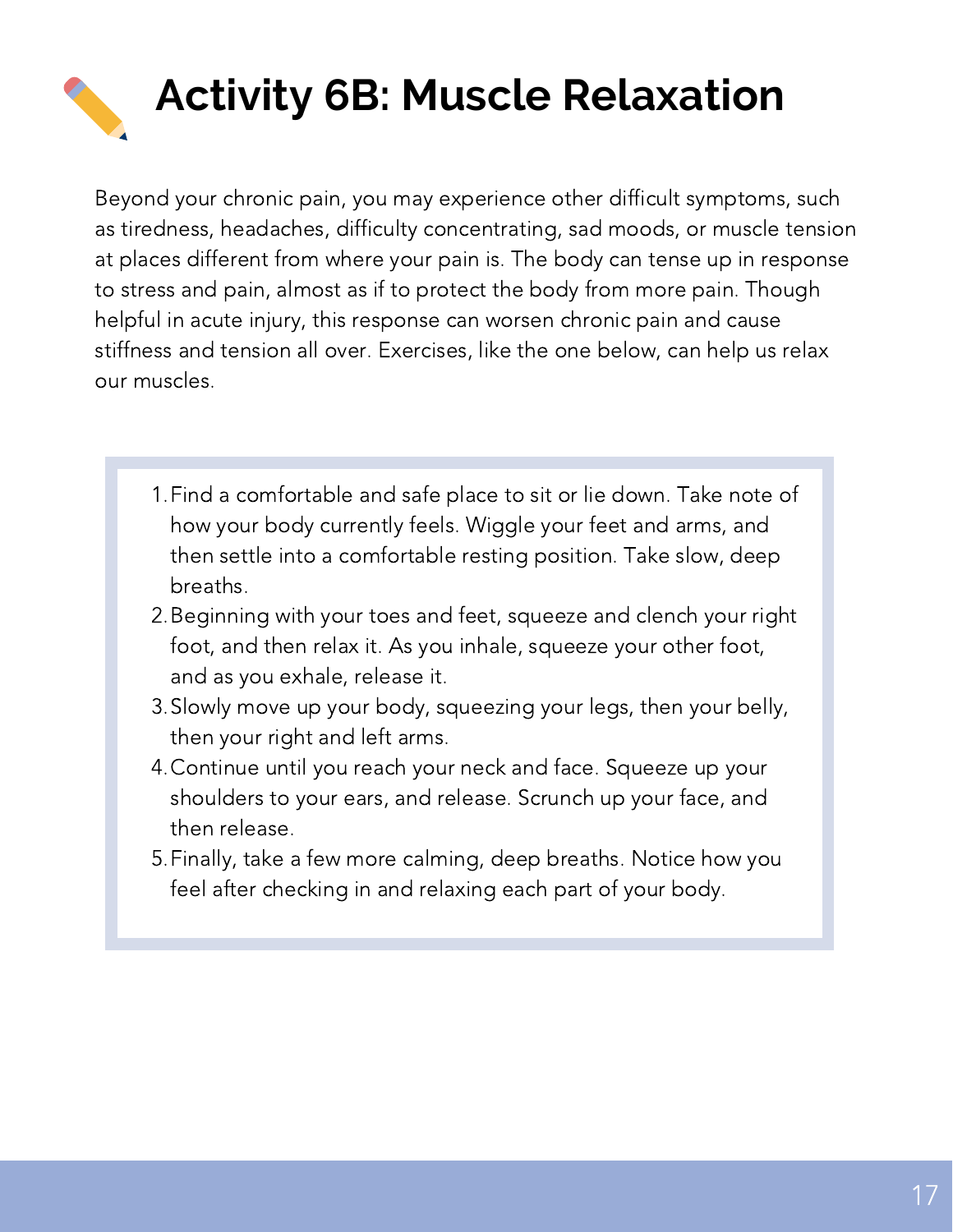### **Unit 7: Mindfulness**

Pain is a full body experience. Anyone who has experienced bad acute pain or chronic pain knows that ignoring it or "shaking it off" is impossible. Pain demands to be felt when it is happening. While we cannot simply ignore pain, the power of where we place our attention is important.

Mindfulness is the ability to be present to what is going on around and within you without judging or getting distracted by your thoughts. It can be helpful with chronic pain because it can help you separate the sensation of pain in your body. Mindfulness can also help you to continue past mild discomfort in pursuit of meaningful daily life.

Exploring the concept of mindfulness is a lifelong process, and it is not something you achieve, but rather a skill you work on every day! Try exploring the meditation on the next page as a simple introduction to mindfulness.



Mindfulness can help you lead a meaningful life by allowing you to separate the sensation of pain from your body and move past discomfort in a safe, healthy way.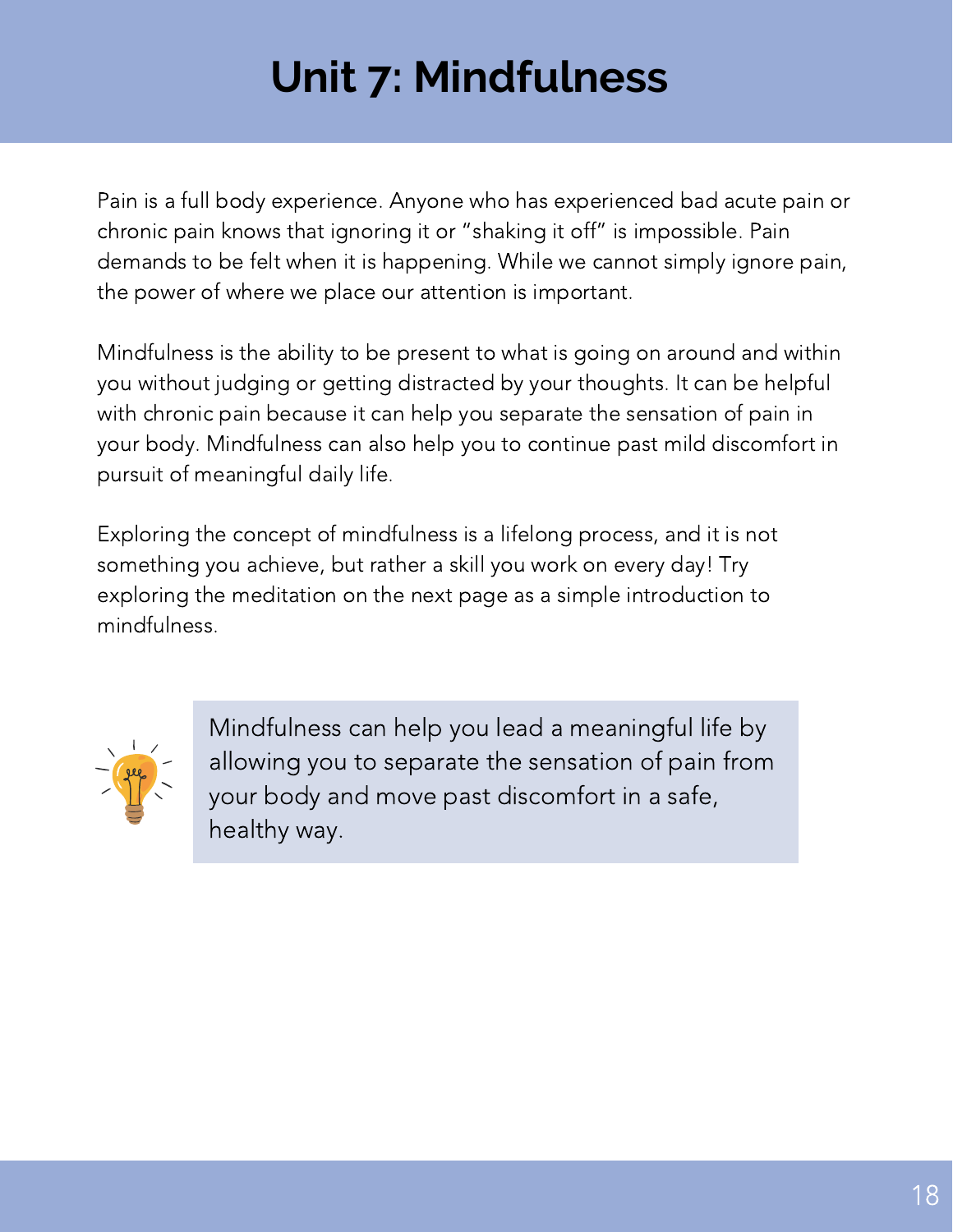

A classic mindfulness tool is the 5-4-3-2-1 technique. It is a helpful tool to bring your attention to the present moment. As you read through the exercise, you can write down your responses or simply say them.

Take a deep breath.

#### **To begin, list five things you can see around you now.**

Take a slow breath.

#### **List four things you can feel or touch right now.**

Take another breath.

#### **List three things you can hear in your surroundings.**

Take a deep breath.

#### **List two things you can smell.**

Take one more slow, grounding breath.

#### **List one thing you can taste.**

Breathe one last calming breath.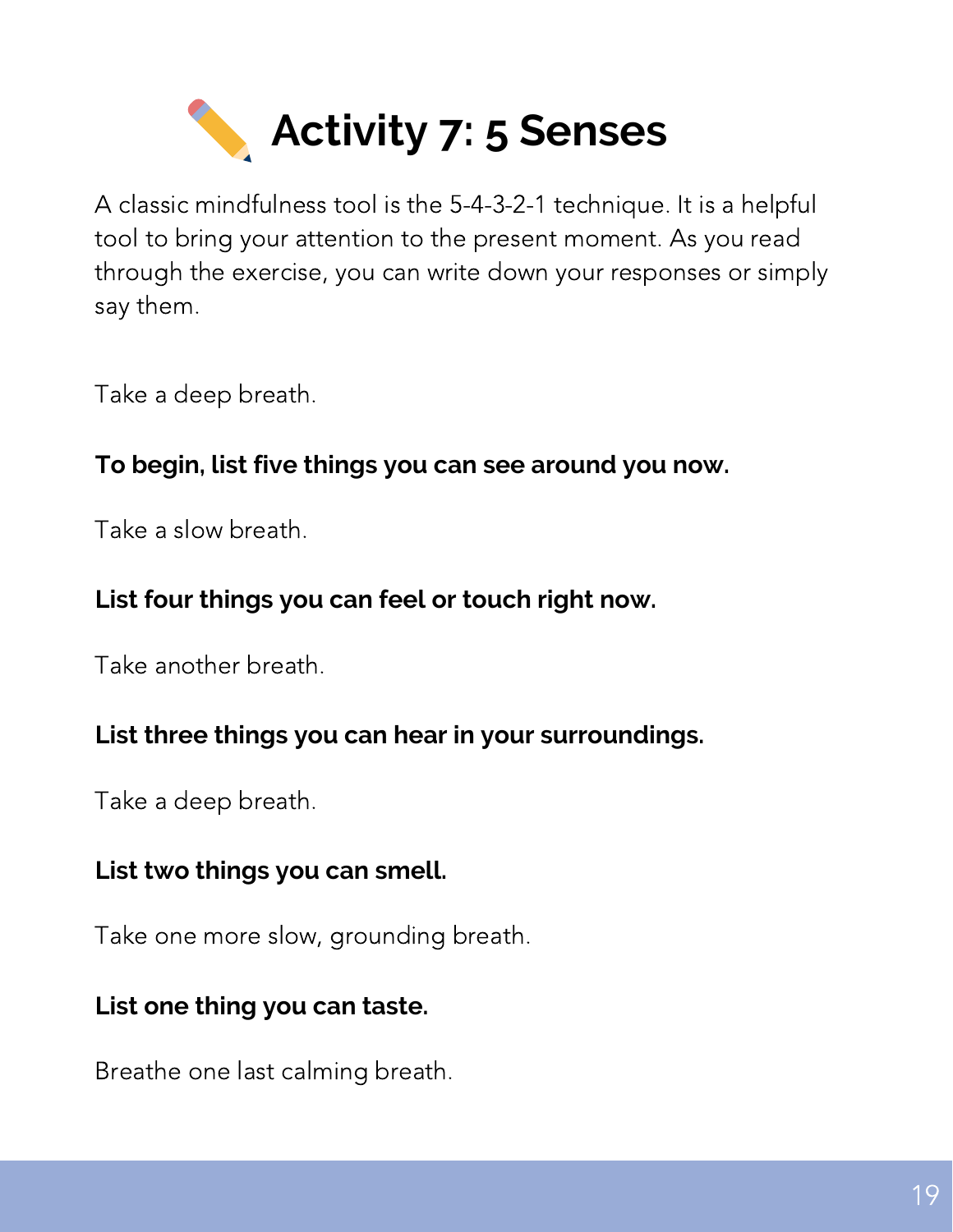#### **Unit 8: Your Brain & Your Pain**

Has your first impression about a person ever been completely wrong?

Here's a story. You meet a coworker at your new job. She is very quiet around you, but she seems more talkative around another colleague. You interpret her behavior as disinterest in you, and you begin to dislike her in return. A few months later, you begin to become friends during a project. You then ask her about your first few days on the job, and she explains that she was quiet because you intimidated her. All along, you have been holding a feeling of dislike and thinking she disliked you, when in reality, she thought you seemed great!

This scenario may seem unrelated to your chronic pain, but it is an example of how our thoughts and beliefs can influence the way we feel and experience the world. Our brain determines whether a bodily sensation is painful or not. This process is complex and not always something we are aware of. Therefore, our minds – specifically our thoughts and beliefs – play a big role in chronic pain management. You might be thinking…

- "My pain is the worst, and I'm always going to feel like this."
- "This pain means the treatment isn't working."
- "I can't do anything I care about!"

While these thoughts are understandable, they are also not true or helpful. Pain comes and goes. Treatments can take time to work, or they might work some days better than other days. Pain can stop the normal way you do things, but it can't take away everything good in your life.

The way we think about our pain impacts our feelings, hopes, and actions. Paying attention to our thoughts is an important component of living with chronic pain. The purpose is not to be sunny and positive all the time, or to try to deny our pain. Rather, the purpose is to keep perspective and to focus on what is true and helpful.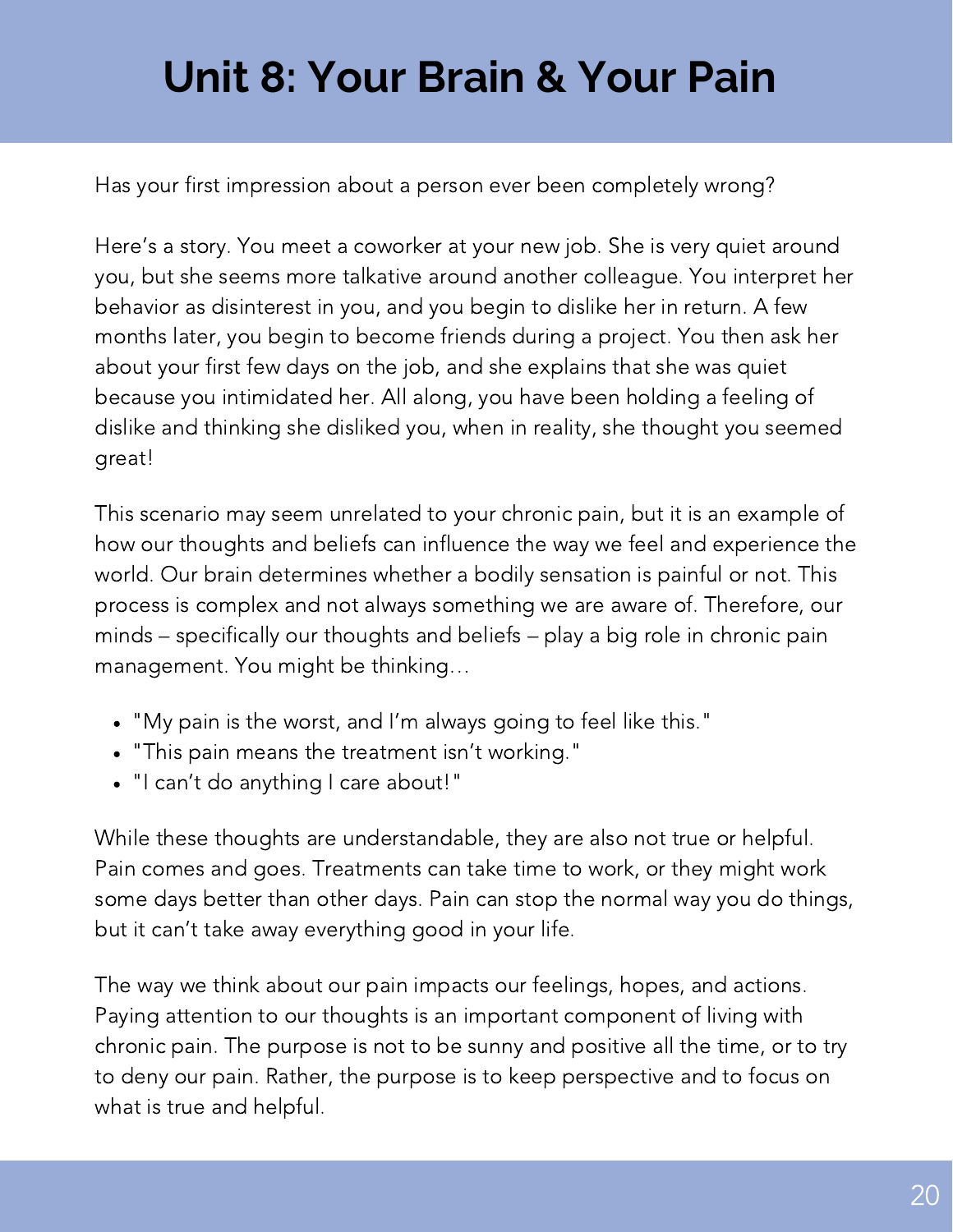# **Activity 8: Reflecting On Beliefs**

Think about common things you tell yourself when you are down about your pain. List those thoughts below.

Now, pick one of those thoughts. Ask yourself, is this thought 100% true? If not, how so?

Is this thought helpful? Does it encourage me to keep trying, or does it make me feel worse? How so?

Is there a way to respond to this thought and to argue against it? Let's turn it into a more true, helpful belief.



Not all thoughts are true or rational, and learning to question your thoughts takes practice. Challenging your thoughts that weaken your ability to feel empowered is healthy and brave.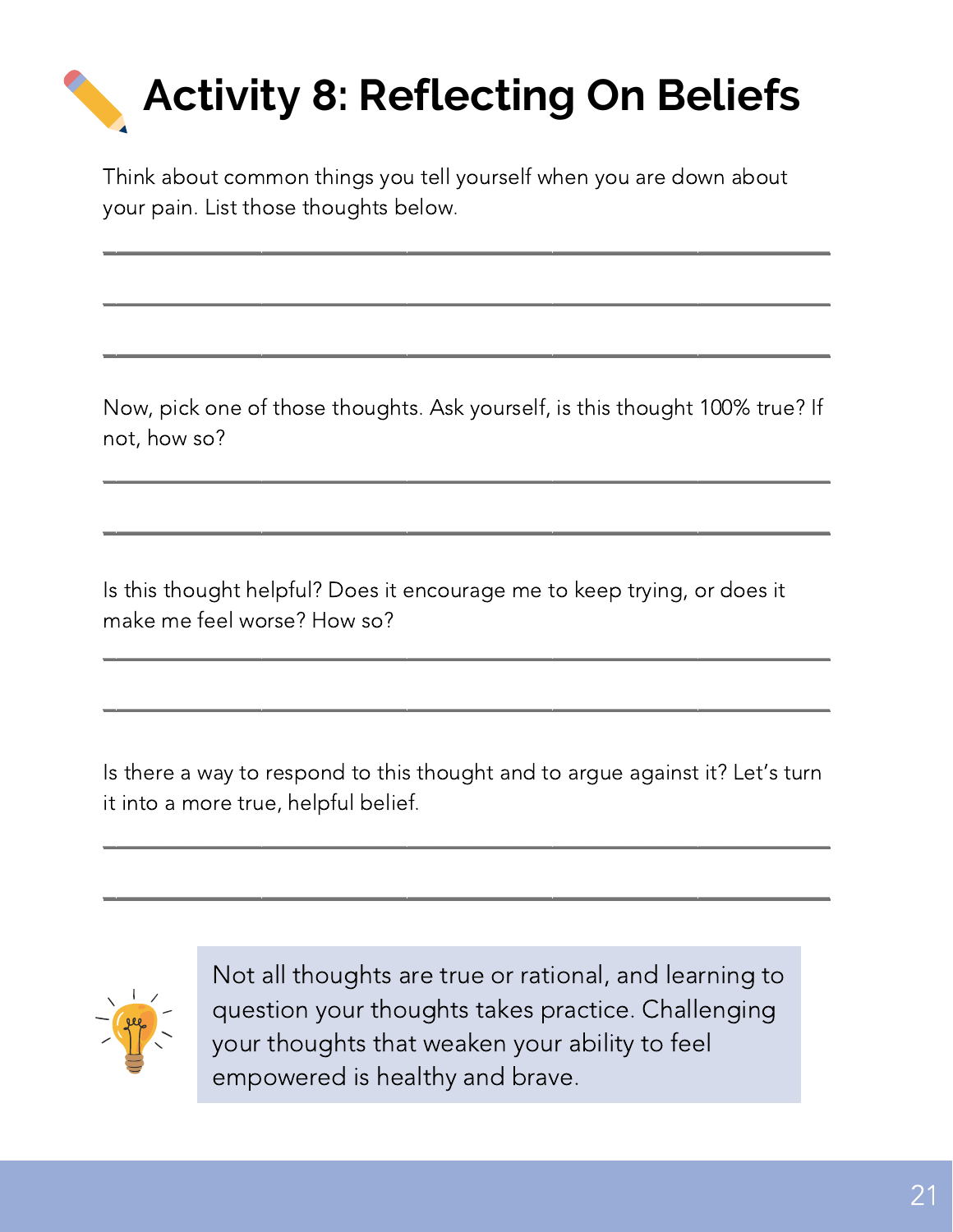#### **Unit 9: Living Your Values**

Life as you now know it may be different due to chronic pain. However, you can still live by the ideals you valued before the pain.

# **Activity 9: Living Your Values**

What are 3 values that are the most important to you, and why? Examples might be family, gratitude, enjoyment, strength, etc.

|    | <u> 1. januar - Januar Alexandria, martxa eta politikar</u>                                                                                                                                                                   |
|----|-------------------------------------------------------------------------------------------------------------------------------------------------------------------------------------------------------------------------------|
|    | the control of the control of the control of the control of the control of the control of the control of the control of the control of the control of the control of the control of the control of the control of the control |
| 3. |                                                                                                                                                                                                                               |
|    |                                                                                                                                                                                                                               |

For each of these values listed, brainstorm a few small actions that might represent you living by this value. You can also write the ways you've lived out this value before, and reflect on ways you can change those actions to fit your life now.

| the control of the control of the control of<br>2. _________ |
|--------------------------------------------------------------|
|                                                              |
|                                                              |
|                                                              |